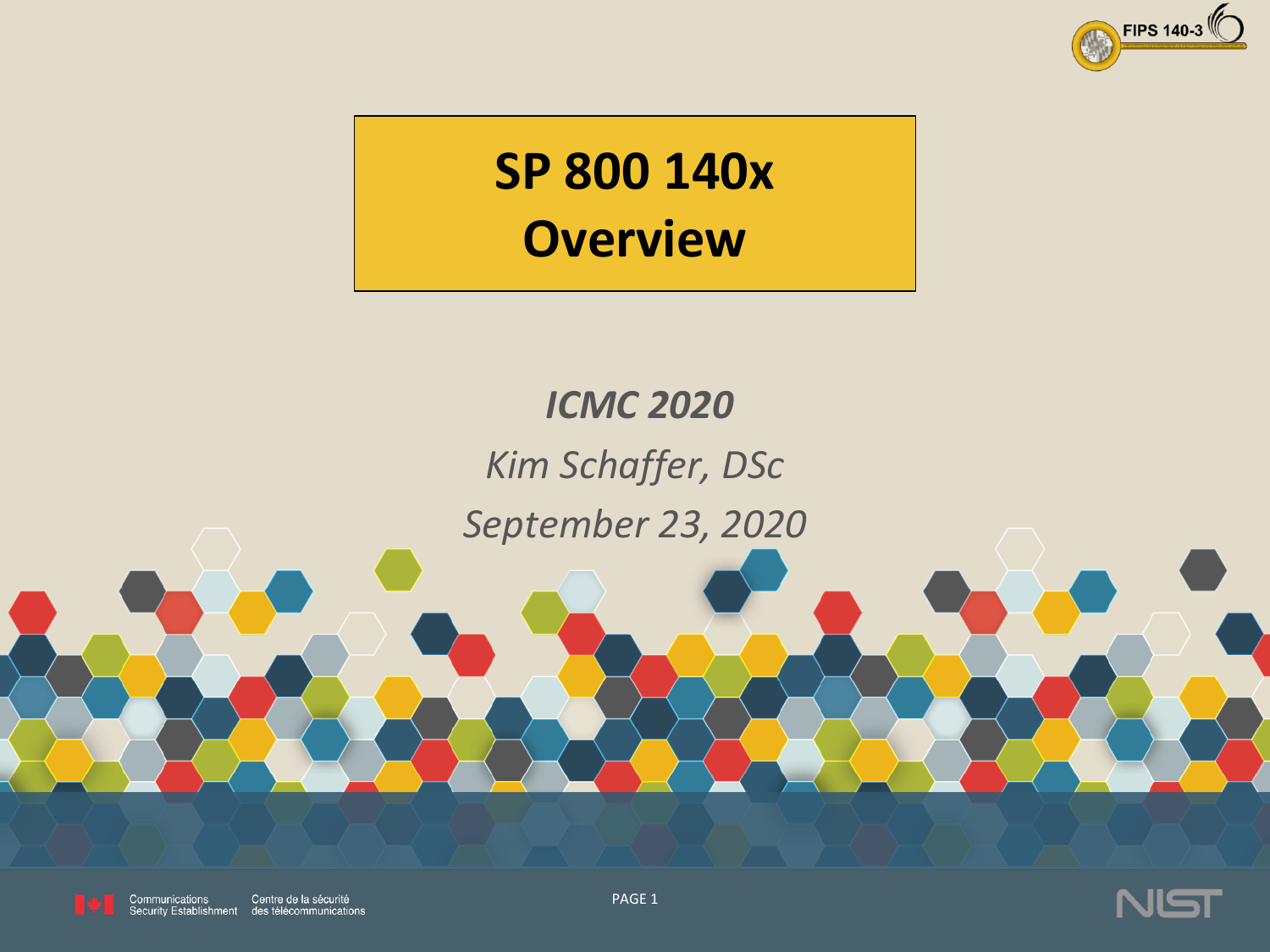

#### **Agenda**

- **Summary of integration**
- **CMVP Modifications:** 
	- Testing
	- Vendor Documentation
	- Security Policy
	- Security Functions
	- SSP Management
	- Authentication
	- Non-Invasive



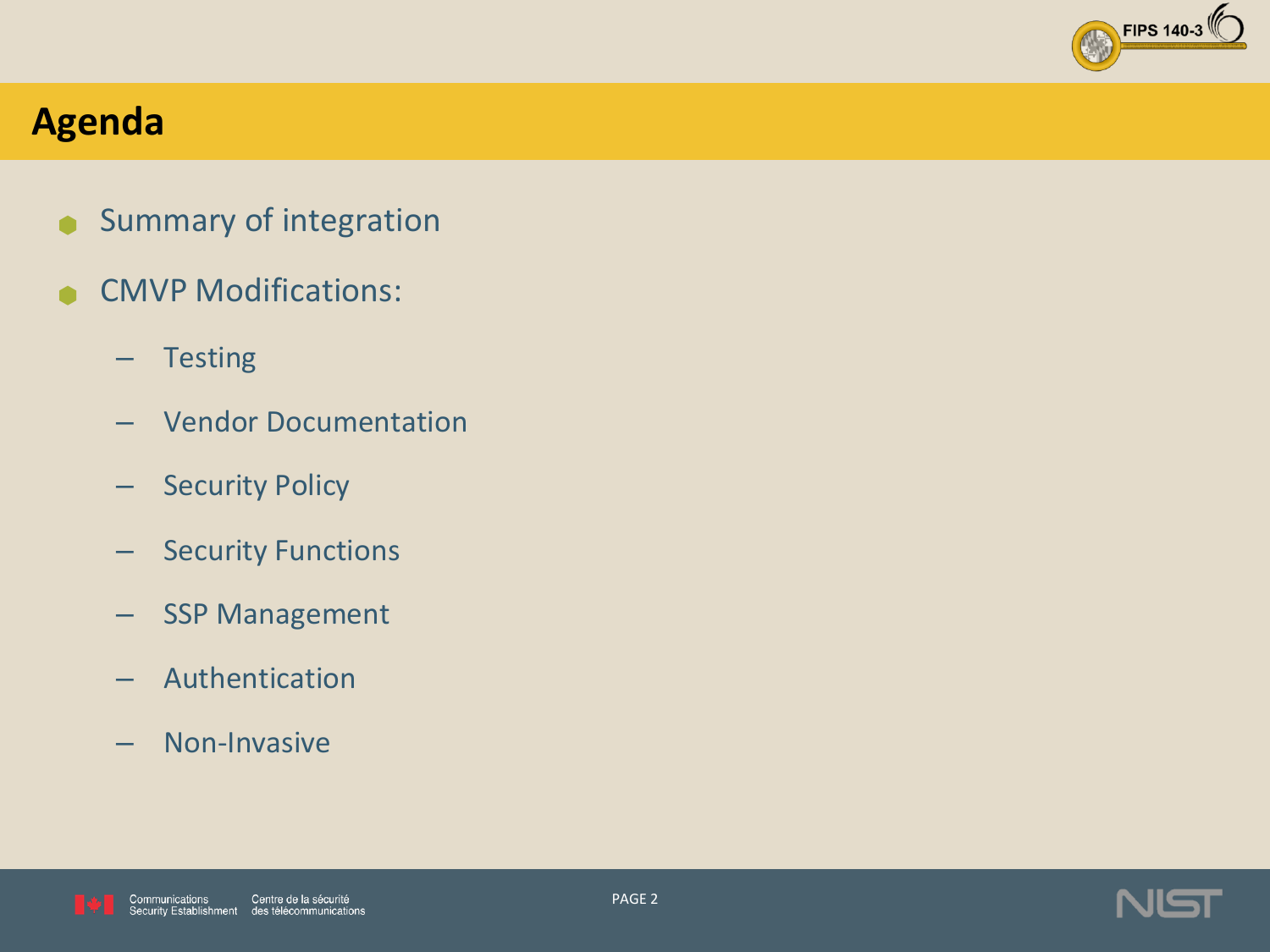



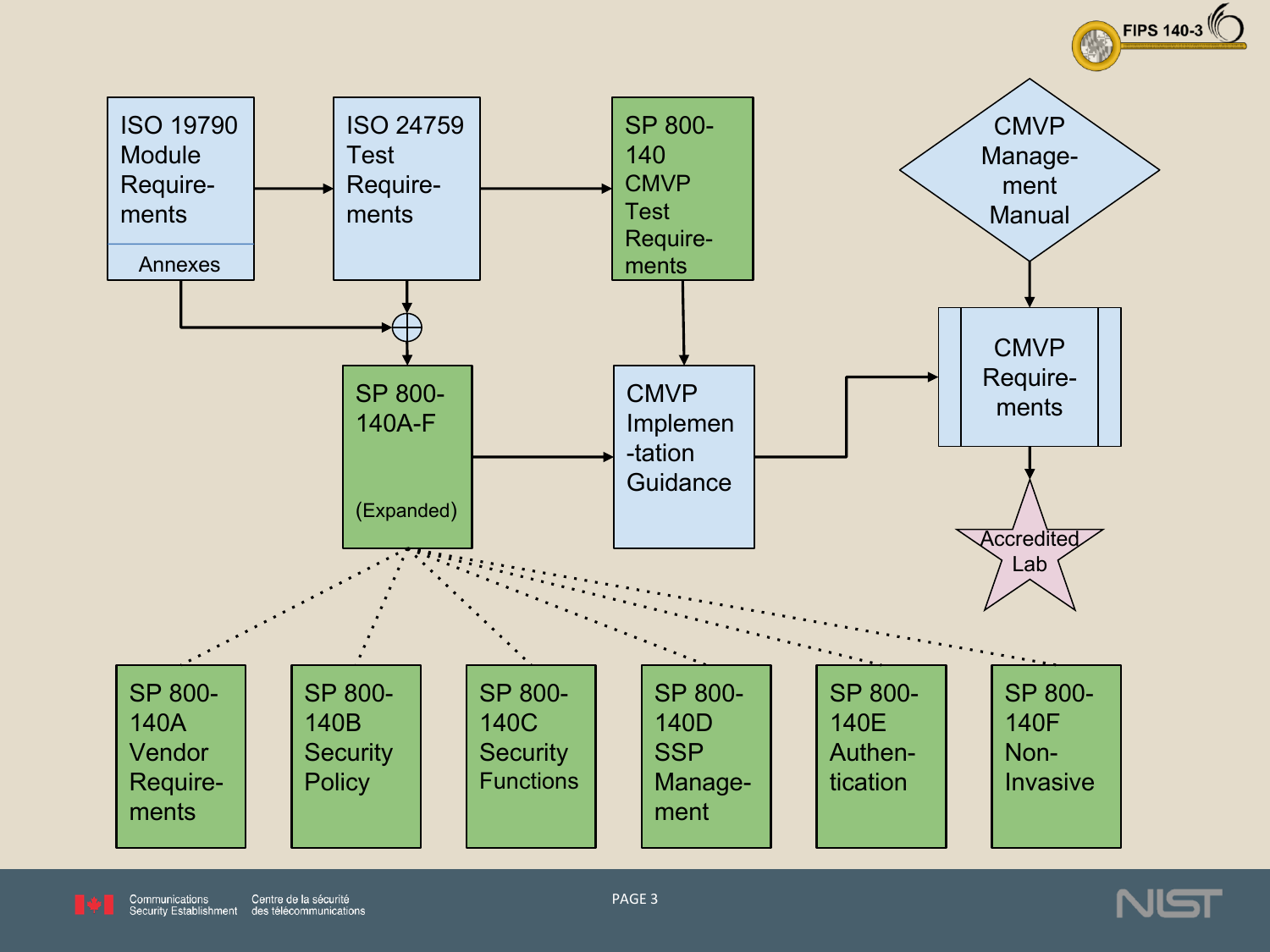

#### **SP 800-140**

- NIST Special Publication directly supporting CMVP testing
- Does not modify ISO/IEC 19790 requirements (ISO/IEC 24759 AS)
- Adds/modifies/deletes vendor evidence (VE) and testing (TE) necessary to demonstrating the module meets the requirements.
	- Does modify an authentication related example given in a AS statement.



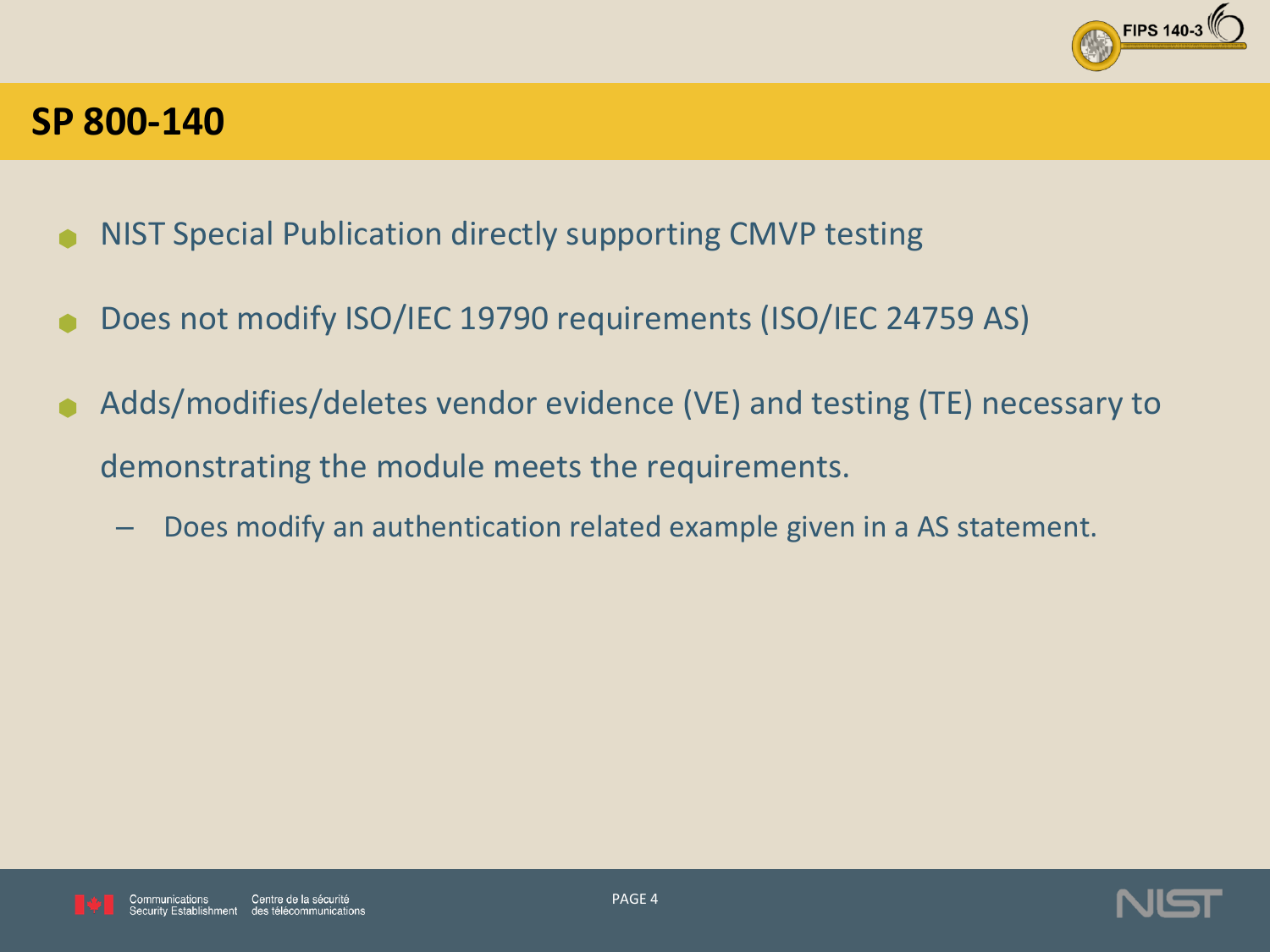

#### **SP 800-140A - Documentation Requirements**

- Affirms ISO/IEC 19790 Annex A requirements
- Adds the requirements that the vendor must address and the tester verify all information required to support the SP 800-140x documents, IGs, and CAVP/CMVP requirements.
- In future may place requirements on validation data input for import into validation authority tools.



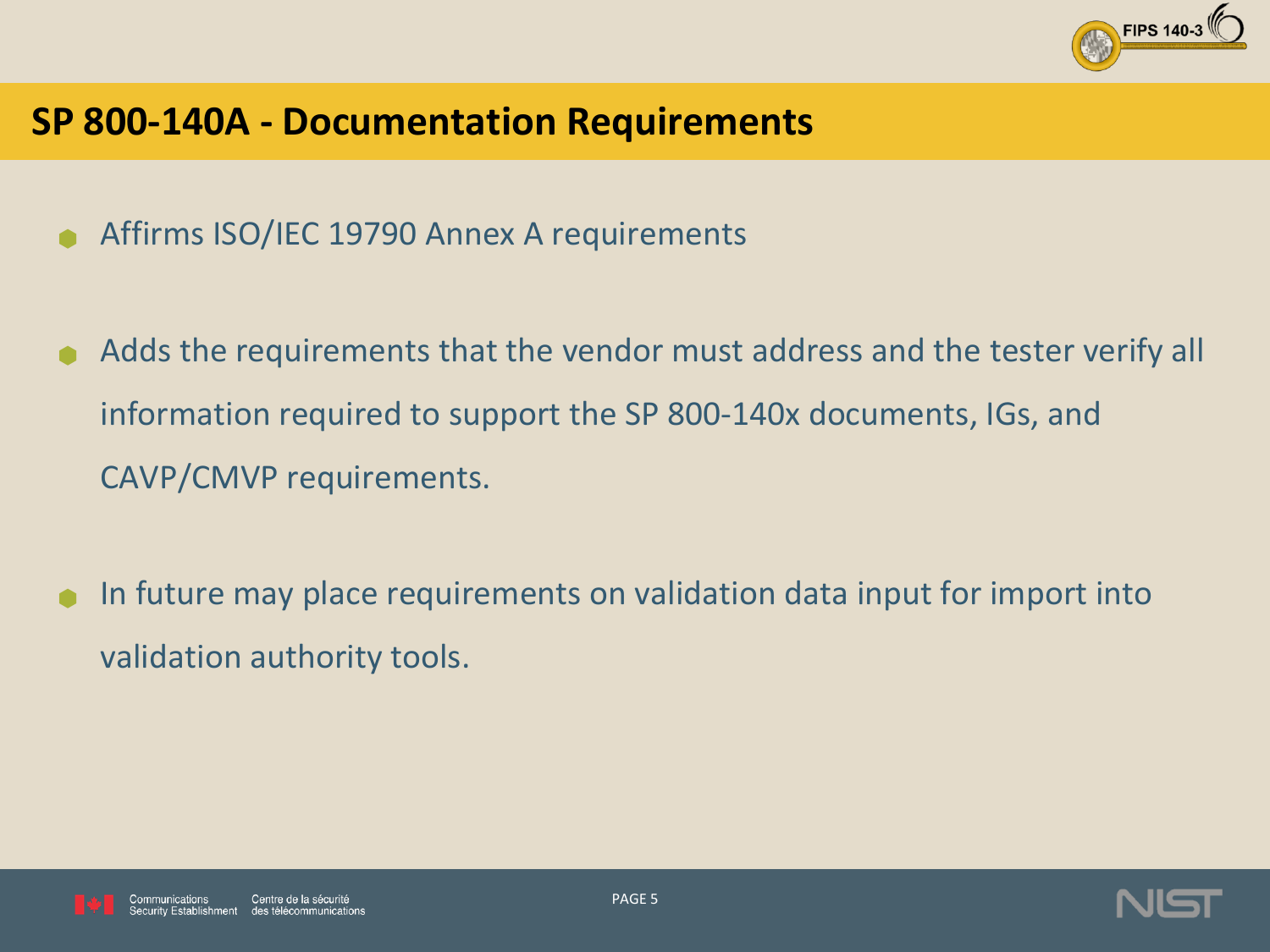

#### **SP 800-140B - Crypto Module Security Policy**

- Dictates the presentation of ISO/IEC 19790 Annex B requirements as required by CMVP
- By standardizing security policy inputs we can work toward
	- Less errors as the information passes through the organizations
	- Easier new Cryptik entry & checking
	- Less time & energy during final processing
	- Easier validation entry verification
- Increase possibility of automation in the future
	- Less chance of entry errors in submission report, security policy, and validation certificate



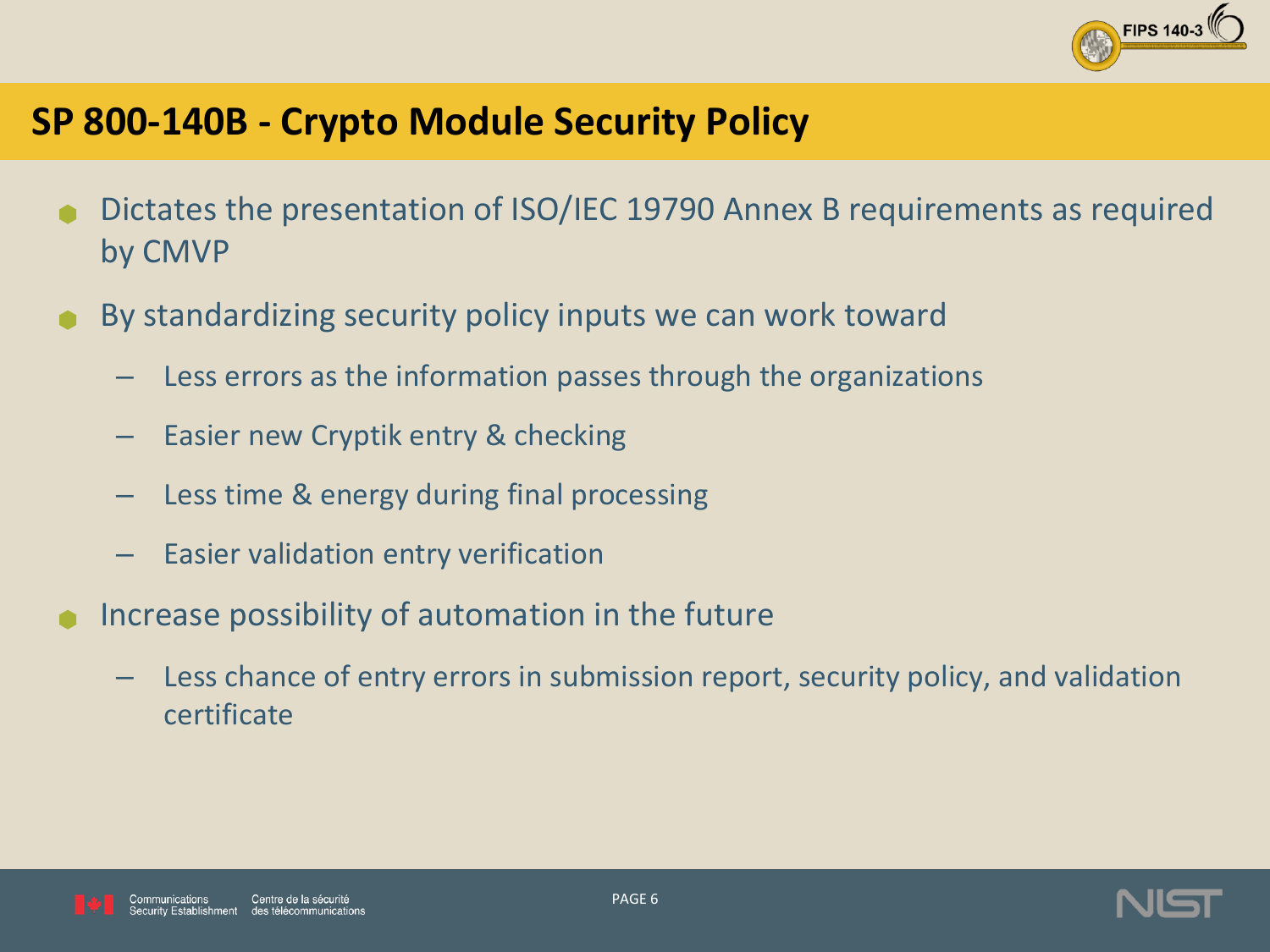

#### **SP 800-140C - Approved Security Functions**

- Replaces ISO/IEC 19790 Annex C requirements
- Closely parallels FIPS 140-2 Approved Security Functions
	- May differ in some transitions
- Standards referenced include
	- Symmetric Key Encryption and Decryption (AES, TDEA, SKIPJACK)
	- Digital Signatures (DSA, RSA and ECDSA)
	- Hash (SHS, SHA-3, )
	- Message Authentication (Triple-DES, AES and HMAC)





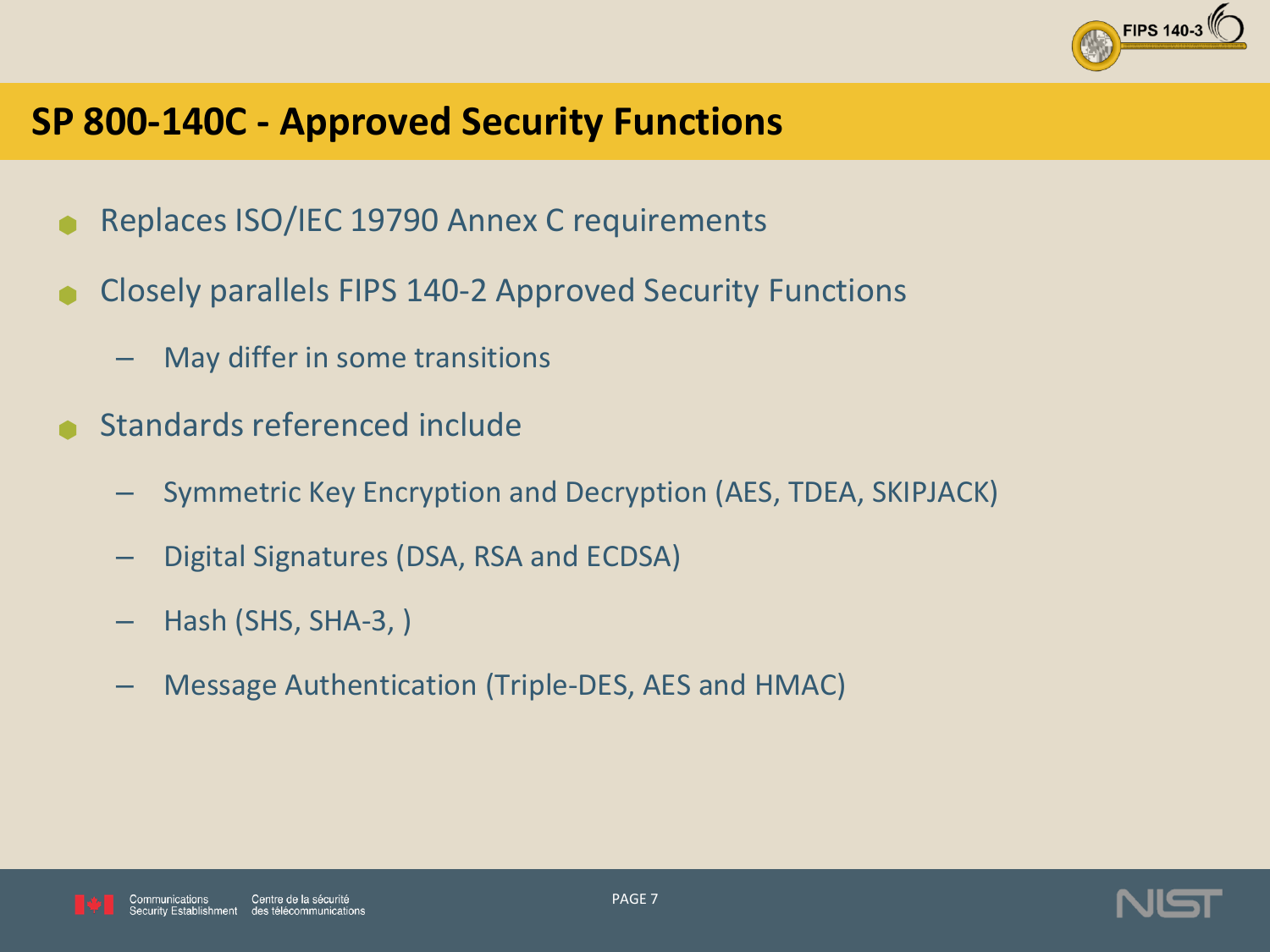

#### **SP 800-140D - Approved SSP Generation and Establishment**

- Replaces ISO/IEC 19790 Annex D requirements
- Closely parallels FIPS 140-2 Approved Security Functions
	- $-$  May differ in some transitions
- Standards referenced include
	- SSP Generation
	- RBG
	- Entropy



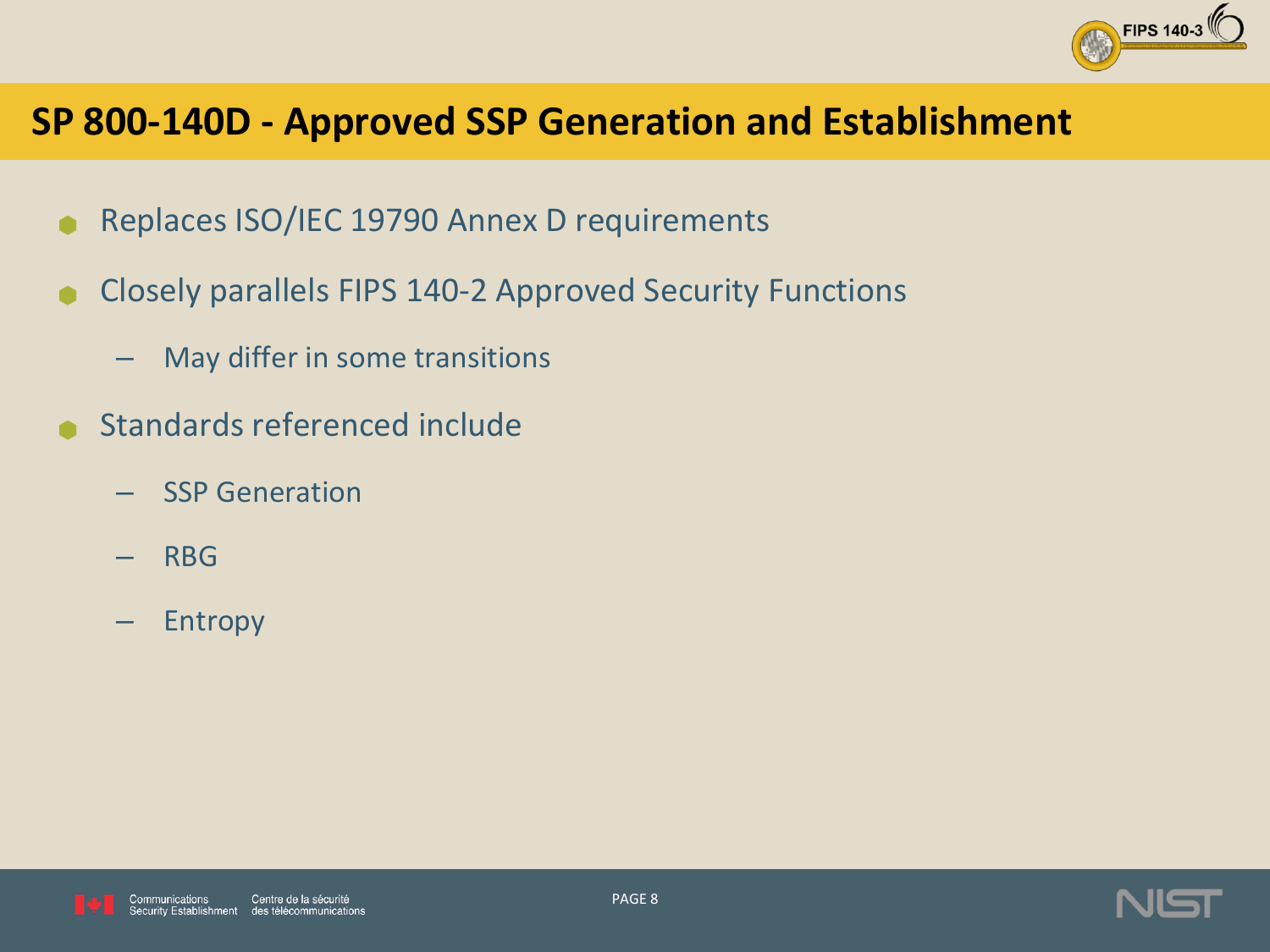

#### **SP 800-140E Approved Authentication Mechanisms**

- Replaces ISO/IEC 19790 Annex E requirements (currently none defined)
- No approved authentication mechanisms, allowed listed below
	- recommend following SP 800-63B when possible

| FIPS 140-3 Level | <b>Authentication</b>                                                                                                                                                                                                                                                                   |
|------------------|-----------------------------------------------------------------------------------------------------------------------------------------------------------------------------------------------------------------------------------------------------------------------------------------|
| Level 1          | None required—may be implicit. If authentication is<br>used, it should meet the requirements of Level 2 as a<br>minimum.                                                                                                                                                                |
| Level 2          | Memorized secret or<br>Level 3 authentication mechanism                                                                                                                                                                                                                                 |
| Level 3          | <b>Memorized Secret;</b><br>Look-Up Secret;<br>Out-of-Band;<br>Single-Factor One Time Password (OTP) Device;<br><b>Multi-Factor OTP Device;</b><br>Single-Factor Crypto Software;<br>Single-Factor Crypto Device;<br>Multi-Factor Crypto Software;<br><b>Multi-Factor Crypto Device</b> |
| Level 4          | Multi-Factor Crypto Software;<br><b>Multi-Factor Crypto Device</b>                                                                                                                                                                                                                      |

#### IGs will provide further guidance until SP 800-140E can updated



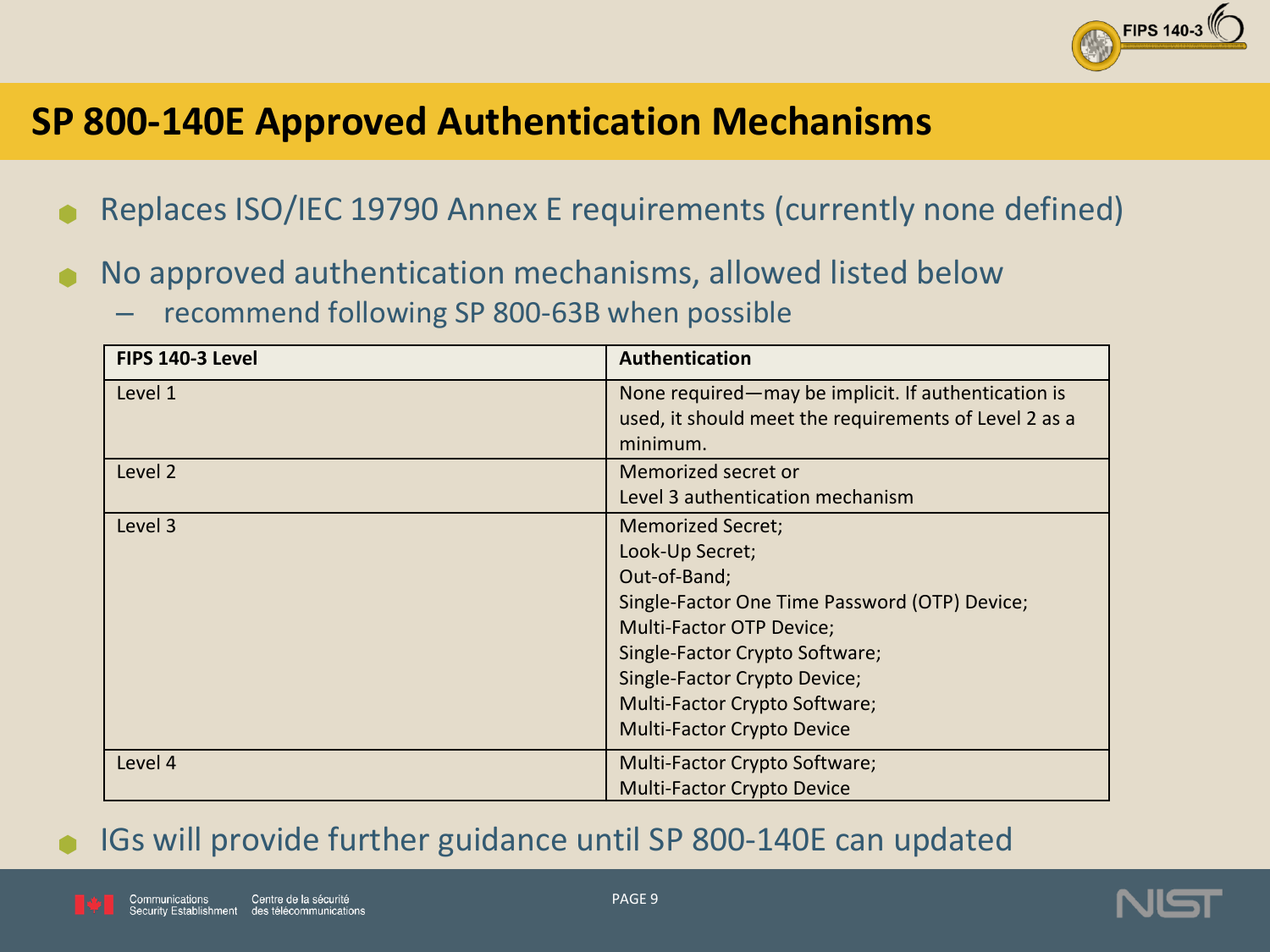

#### **SP 800-140F Non-Invasive Attack Mitigation Test Metrics**

- Replaces ISO/IEC 19790 Annex F requirements (currently none defined)
- Currently no approved test metrics
- Planned addition to SP 800-140F in 2021
	- ISO/IEC 17825 Information technology Security techniques Testing methods for the mitigation of non-invasive attack classes against cryptographic modules
		- ISO/IEC 20085-1 Information technology Security techniques Test tool requirements and test tool calibration methods for use in testing non-invasive attack mitigation techniques in cryptographic modules  $-$  Part 1: Test tools and techniques (pending publication)
		- ISO/IEC 20085-2 Information technology Security techniques Test tool requirements and test tool calibration methods for use in testing non-invasive attack mitigation techniques in cryptographic modules – Part 2: Test calibration methods and apparatus.